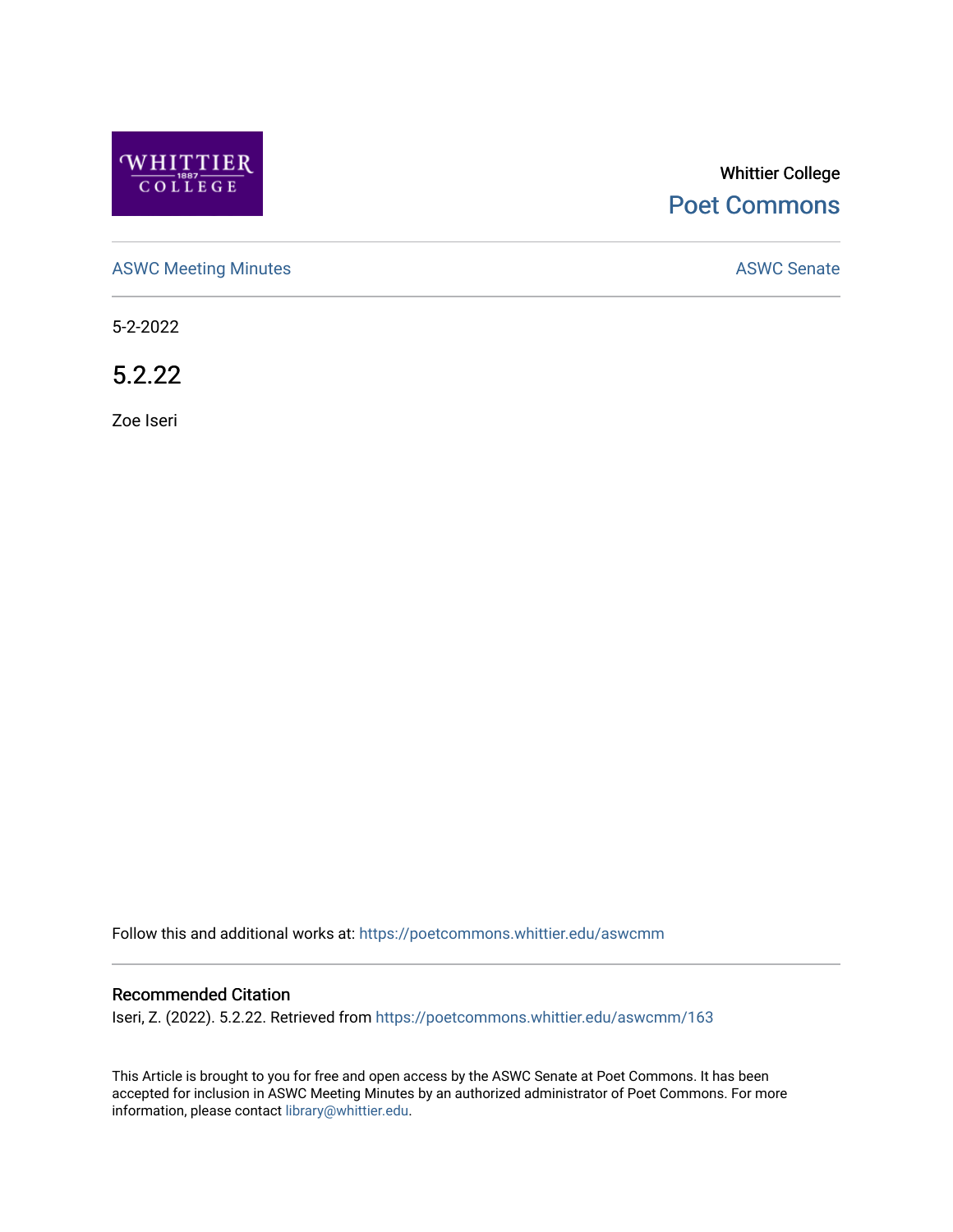

#### **Meeting Minutes for 5/2/22**

- **I. The meeting is called to order at 7:02 pm**
- **II. Moment of Silence/Inspirational quote**
	- **A.** INSPIRATIONAL QUOTE
	- **B.** Read By: Senator Waldorf

### **III. Mission Statement**

- **A.** The ASWC Senate, as the governing body of the Associated Students of Whittier College, is dedicated to the betterment of the college as an institution and as a member of the broader community. The Senate shall assist on-campus clubs and organizations in creating, promoting, and implementing dynamic programs and events that involve students and add value to their educational experience. This body will act as an open forum for students to voice their opinions and desires, always keeping the best interests of the ASWC in mind. In all its actions, the Senate will serve the students first with integrity, dedication, responsibility, and humility.
- **B.** Read By: Senator Coco

## **IV. Roll Call – Secretary Iseri**

- **A. Present:** Vice President Brost, Treasurer Estrada, Director Benn, Director Pena, Senator Flores, Senator Duenas, Senator Waldorf, Senator Holoman, Senator Maldonado, Senator Wright, Senator Lyle-Temple, Senator Wang, Senator Romero, Senator Wainwright, Senator Johnson, Senator Weber, Senator Coco
- **B. Absent excused:**President Hagan Martin, Senator Wang,
- **C. Unexcused:** Senator Lyle-Temple, Senator Lujan

### **V. Minutes Amendment/Approval**

- **1.** Senator Wainwright
- **2.** Director Pena
- **VI. Public Voice**
	- **A.** n/a

# **VII. President's Message -** *President Hagan-Martin*

### **A.**

# **VIII. Treasurer's Report -** *Treasurer Estrada*

- **A.** If you have any questions about how to utilize your funds, please contact me.
- **B.** If you do not use the funds, they will roll back into the ASWC Reserve account
- **C. ASWC Accounts:**
	- 1. **General Fund Balance: \$26,383.17**
	- 2. **Total Funds Allocated Thus Far: \$137,616.93**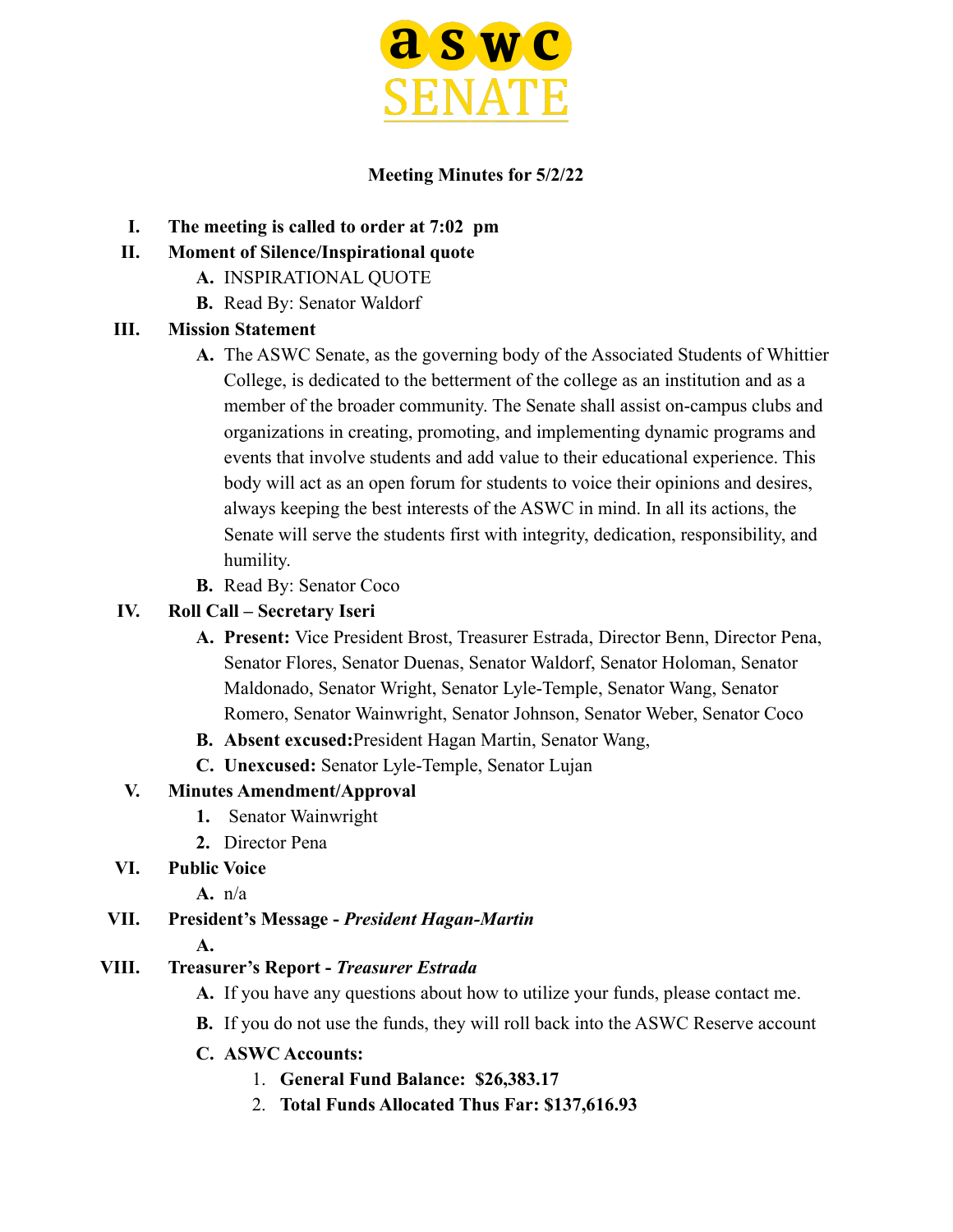

- 3. **Operational Account Balance: \$5,923.58**
- 4. **Reserve Account Balance: \$34,631.00**
- 5. **First Readings: \$0.00**
- 6. **Daily Calendar Considerations:\$0.00**

#### **IX. Constituent Reports**

1.

1.

1.

- **A. Academic Affairs Chair:** *Sen. Waldorf*
	- 1. Nothing to report
- **B. First-Year Class Council:** *Sen Holoman* 1. Nothing to report
- **C. Commuter Representative:** *Sen. Flores* 1. Nothing to report
- **D. Residential Hall Representative:** *Sen. Wang* 1. Nothing to Report
- **E. Non-Traditional Student Representative:** *N/A*
- **F. 2nd-year Student Body Representative:** *Sen. Maldonado* 1. Nothing to report
- **G. 3rd-year Student Body Representative:** *Sen. Wright* 1. **Nothing to Report**
- **H. 4th- year Student Body Representative:** *Sen. Lyle-Temple* 1. Nothing to report
- **I. Inter-Club Council Representative:** *Sen.* 1. N/A
- **J. Diversity Council Representative:** *Sen. Duenas* 1. Nothing to Report
- **K. Social Justice Coalition Representative:** *N/A*
- **L. Media Council Representative:** *Sen. Romero*
- **M. Poet Student-Athlete Leadership Academy Male Representative:** *Sen. Coco* 1. Nothing to report
- **N. Poet Student-Athlete Leadership Academy Female Representative:** *Sen. Weber*
	- 1. Nothing to report
- **O. Inter-Society Council Female Representative:** *Sen Johnson*
	- 1. Nothing to report
- **P. Inter-Society Council Male Representative:** *Sen. Lujan*
	- *1.* Nothing to report
- **X. Committee Reports**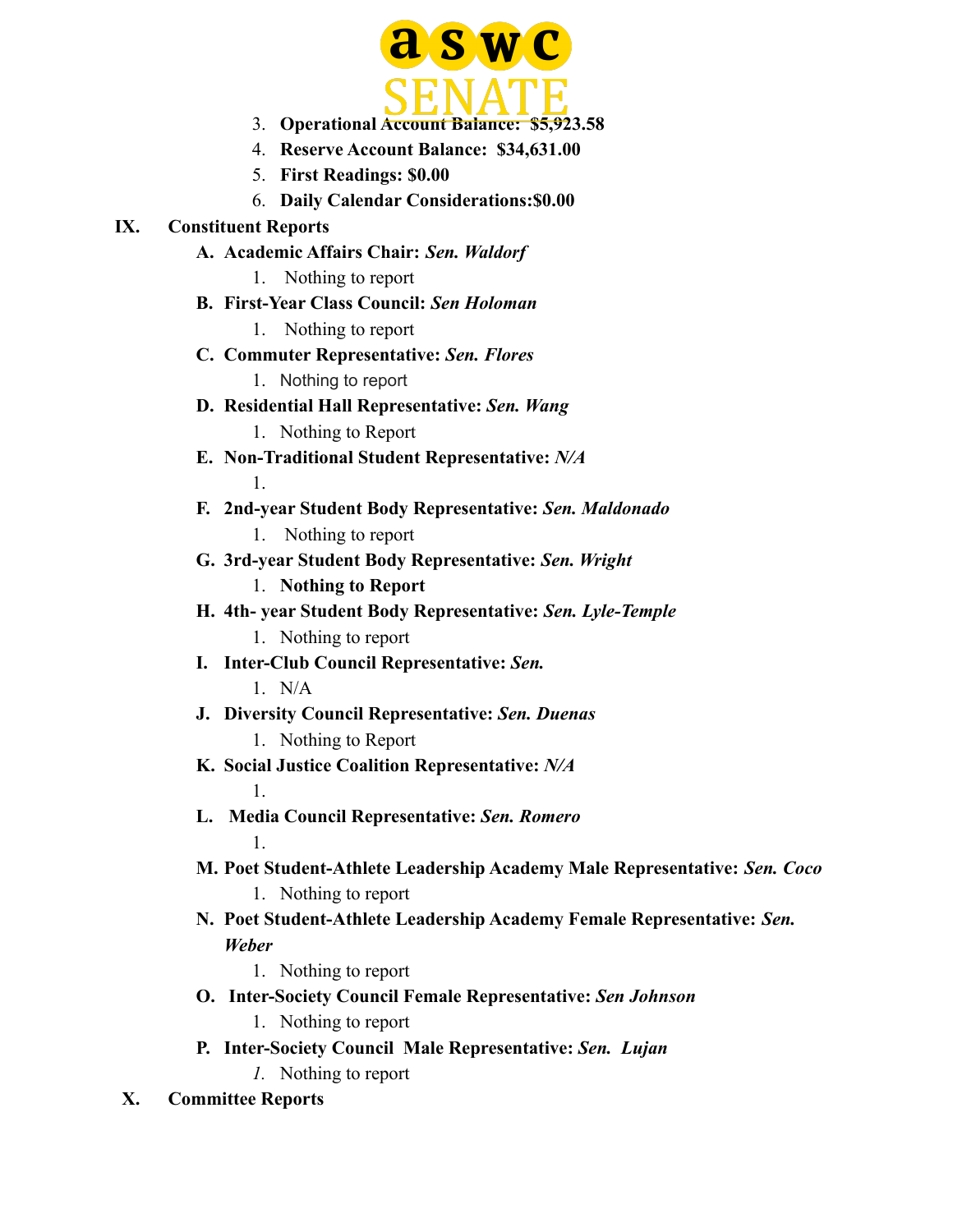

## **A. Administrative –***Vice President Brost*

- 1. I have updated the Poet Commons by adding our most current agendas, meeting minutes, amendments, and Elections Code to it. I have also been working on getting the Senate's governing documents ready for the next VP.
- 2. Today I will be presenting two amendments to the constitution:
	- a) Social Media Amendment
	- b) Archiving: Amendment to Vice President Duties
- 3. I will not be asking for these to be fast-tracked but if the Senate would like to fast-tack them, I wouldn't mind.

### **B. Budget Committee-** *Treasurer Estrada*

- 1. Budget committee tomorrow from 12:30-1:30 on zoom
- 2. FCC was funded money for their event

### **C. Campus Relations-** *Director Benn*

- **1.** State of the Senate: Tuesday May 10th: 11-1:30pm
	- a. Wear senate polos
	- b. More information will be sent out soon!
	- c. Working on getting the catering and decorations
- **2.** Campus relations meets tomorrow 12:30-1:30
- **3.** If you have questions about gear reach out to Director Benn

### **D. Program Board –** *Director Pena*

- 1. Getting ready for Whittfest. It'll be really fun, and is coming up soon,
	- a) This friday, 2-8pm in the Upper Quad
- 2. Senators will be assisting, so sign up for your timeslot on the Slack

### **E. Advocacy-** *President Hagan-Martin*

1. If you have any concerns please let me know!

### **F. Elections-** *Secretary Iseri*

- 1. We had a very successful election.
- 2. Congratulations to all those elected!

### **G. Student Feedback Committee-** *Sen. Maldonado and Sen. Lyle-Temple*

1. End of the year survey that will be similar to what we do in person

### **H. Finance Committee-** *Treasurer Estrada*

1. Helping anyone I can with helping figure

### **I. Environmental Committee-** *Sen. Wainwright*

1. Working with Program Board to hold a clothing drive within the next couple of weeks. It will be a clothing swap being led by Campus Relations committee in which students can buy or donate clothing.

### **XI. Miscellaneous Business**